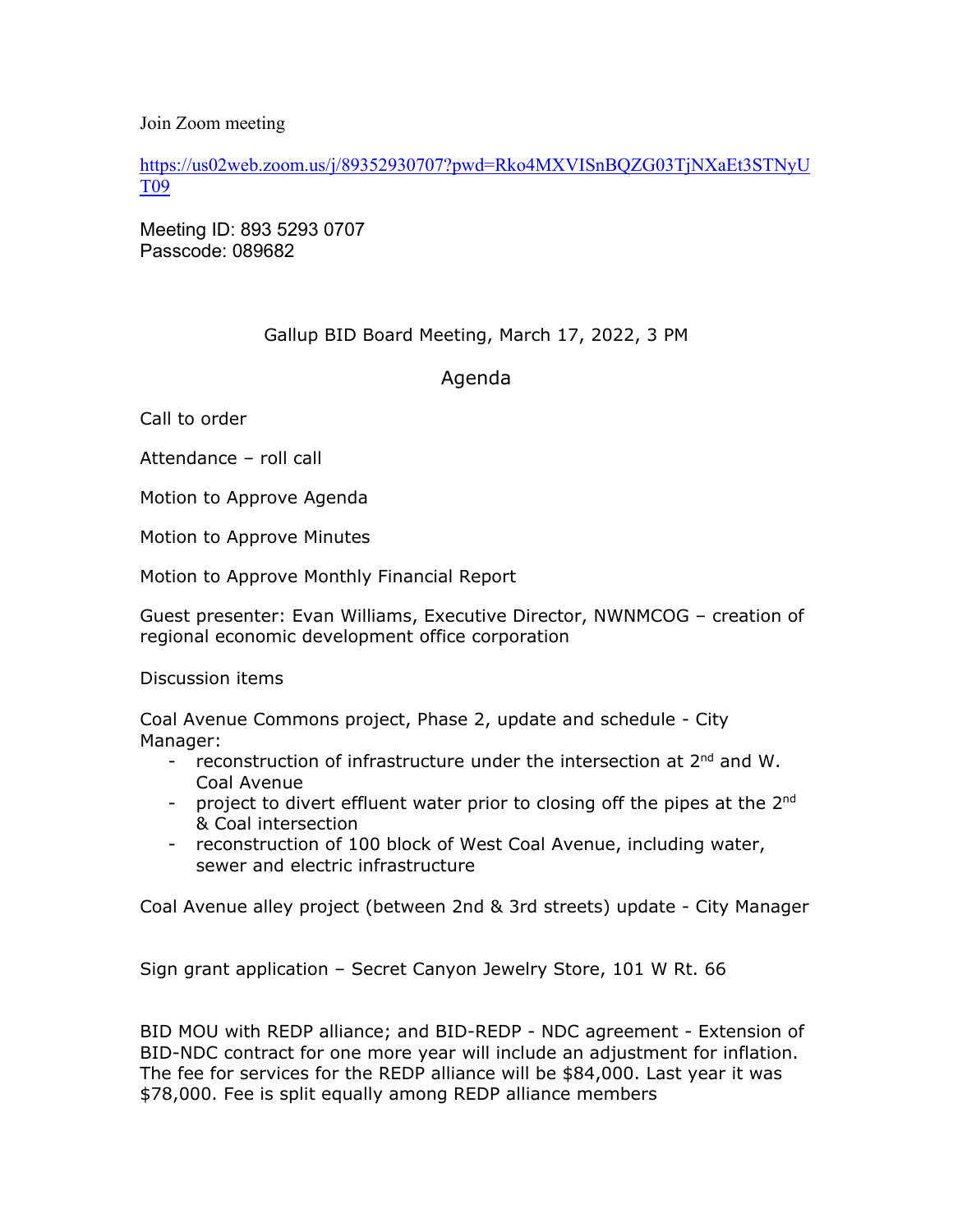Arts Crawl logistics, including use of West Coal between 3rd and 5<sup>th</sup> for the event during the period when the 100 block of West Coal is under construction and timeline for construction in the alley between  $2^{nd}$  and  $3^{rd}$ .

Resume BID reimbursement program for Downtown events by others

Other Discussion

Reports

February 16 – Training session with NDC, Sheldon Bartel

February 18 –GEDA meeting

February 18 – meeting with Evan Williams, NWNMCOG, about COG plan to create a regional economic development office

February 23 – Telephone meeting with Michael Bulloch, Gallup Main Street

February 23 – Telephone meeting with Rose Eason, gallupARTS, about Arts Crawl event planning

February 24 – Meeting with Matthew Mingus, UNM-G about potential for new AA courses

March 2 –Training session with Sheldon Bartel, NDC

March 2 – Telephone discussion with R. Hamblen, Gallup Public Works Dept. about construction projects in downtown Gallup and Arts Crawl logistics

March 3 – Meeting with L. Garcia to discuss Gallup housing study recommendations

March 5 – Meeting with Dee Santillanes to discuss planning and coordination of Arts Crawl events

March 7 – Telephone meeting with Bill Lee about Annual Ride Flight Cruise event at last weekend in July

March 8 – Meeting with City Councilor M. Schaff to discuss Gallup housing study recommendations

March 8 – Meeting with Martin O'Malley, GM, Gallup Land Partners, to discuss Gallup housing study recommendations